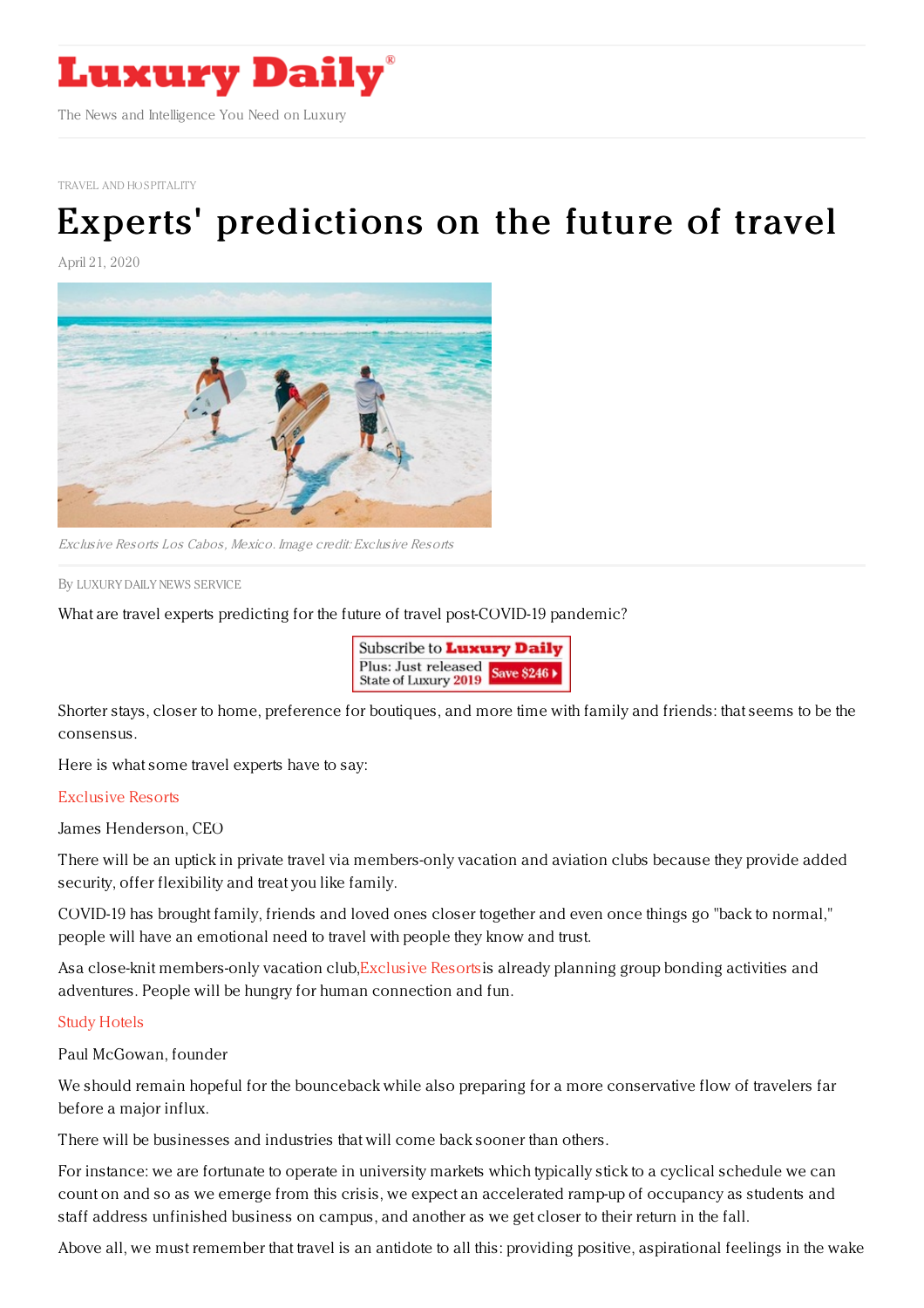#### of our current confinement.

#### [Charlestowne](http://www.charlestownehotels.com/) Hotels

Michael Cady, vice president of marketing

Being homebound for so many weeks has sparked a renewed desire for adventure, but it will come with some caution.

We anticipate that travelers will gravitate towards the smaller, boutique hotel experience, staying closer to home where they have the option of driving.

Enhanced cleaning procedures are here to stay, and travelers will benefit from a hotels' commitment to earn their loyalty after this hiatus.

#### Finger Lakes [region](https://www.fingerlakestravelny.com/) of New York

Lisa Burns, executive director of the Finger Lakes Regional Tourism Council, New York

We're all eagerly awaiting the warmer months and hopeful that the industry will find its footing in time for summer travel.

However, it is important that we understand behaviors will be changed and we're already beginning to see new trends take shape.

For example, travelers will be wary of public transportation and plane travel, choosing to drive via their own cars to explore nearby destinations.

For the Finger Lakes region of New York, that would include local and region and statewide residents, New York City, Pennsylvania, Connecticut and even Canada.

We also predict there will be a larger emphasis on outdoor, open-air attractions and destinations as social distancing phases out slowly.

For us, we'll see an uptick in travelers visiting our hiking trails at places such as Letchworth State Park, the 100-plus waterfalls of Ithaca and water activities on our 11 pristine lakes and Lake Ontario.

Lastly, private, standalone accommodations and entire home rentals, such as the 10-person Williamson Estates on Lake Ontario will be preferred over hotels.

#### [Pitchup.com](http://www.pitchup.com/en-us)

Dan Yates, managing director

'Shorter, closer, later' is how we've characterized booking trends for years now, but this summer may embody it more than ever.

Even if government gives the green light before summer, many will be reticent to travel and will choose remote, domestic locations like campgrounds over densely populated areas, certainly avoiding transport hubs like international airports.

Staycations are likely to be top of mind and we predict these will be booked at the last minute.

Limited time to plan and a desire to test the water' may mean a succession of short trips instead of an immediate long vacation.

We also anticipate an increased interest in low-cost travel given the economic impact coronavirus has inflicted on so many.

#### Visit Fort [Worth](http://www.fortworth.com/)

Mitch Whitten, executive vice president of marketing and strategy

We anticipate that drive markets and Fort Worth's free activities will be big parts of the destination's story when people are ready to travel.

Fort Worth is at one of the busiest crossroads in the country, and with many free attractions such as the world-class Kimbell Art [Museum](https://www.kimbellart.org/) and the world's only [twice-daily](https://www.fortworth.com/the-herd/) cattle drive, we're a great value for people who need an easy escape.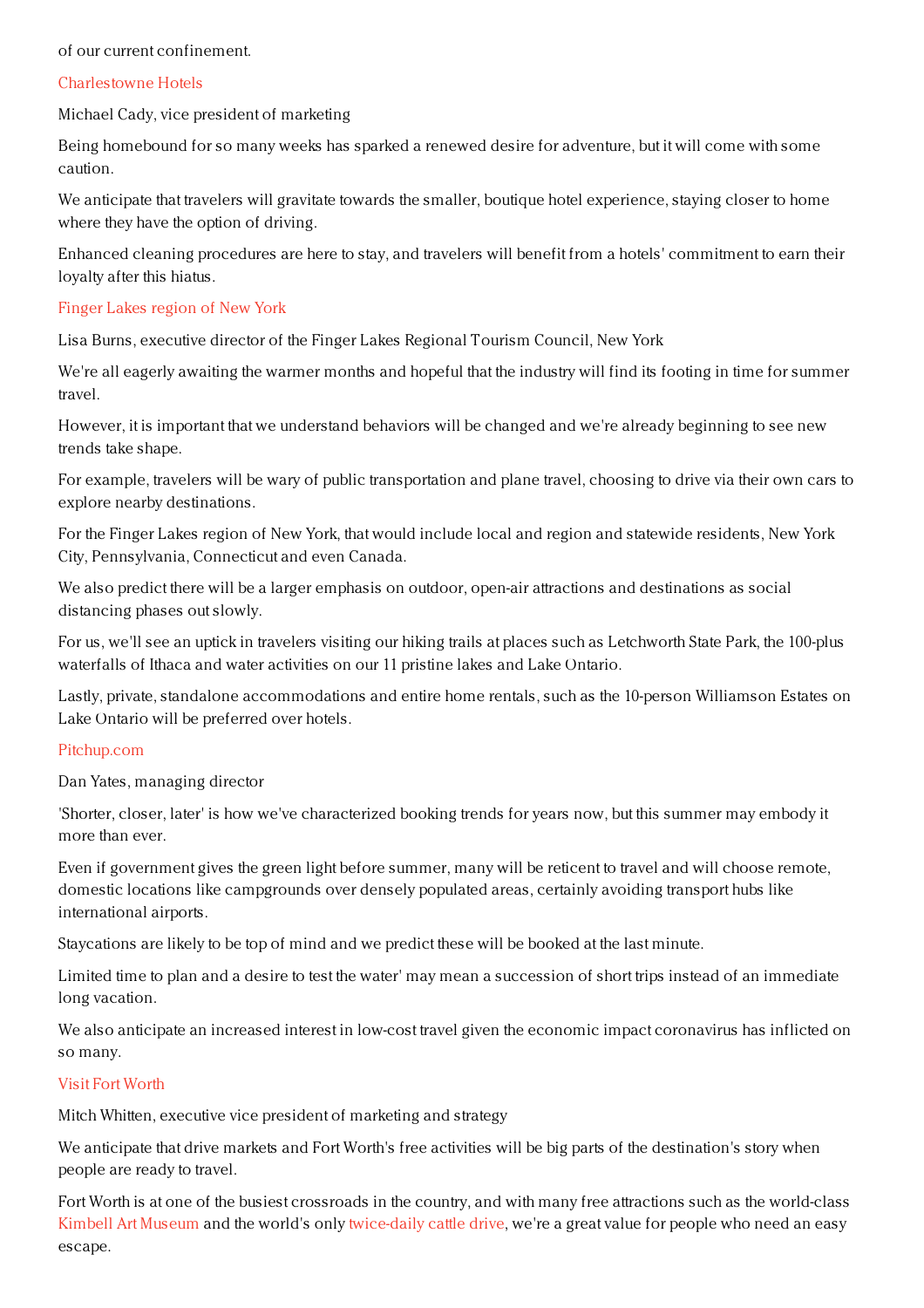## Cayuga [Collection](https://www.cayugacollection.com/)

Hans Pfister, president and co-owner of the Cayuga Collection, a group of 5-star sustainable luxury hotels in Costa Rica, Panama and Nicaragua

Following this period of social distancing, hoteliers need to take into account that travelers behaviors will be forever changed and I expect consumers to seek out more off the beaten path experiences, private accommodations and adventure activities where they are able to be outdoors and surrounded by open air.

We'll be keeping that in mind when planning out summer programming to ensure we can give our guests the most well-deserved vacation of their lives once we're on the other side of this.

## [VisitLEX](https://www.visitlex.com/)

Mary Quinn Ramer, president, VisitLEX

While our world and the way people travel will forever be changed, we believe the industry will bounce back.

Following this long period of social distancing, we'll find many people revisiting the places and experiences that fill them with joy.

We anticipate many travelers will still play it relatively safe by traveling in smaller groups and choosing closer-tohome, more familiar domestic travel after restrictions are lifted.

However, after being cooped up, people will start to put plans in place for destinations that have always been on their bucket list, and they may even be more apt to try adventure-filled experiences with their renewed sense of freedom.

We're preparing for the many ways travelers may choose to travel moving forward and are putting our efforts and initiatives together that beckon them back here to Kentucky.

Tourism Exchange Japan

Tomohiro Murakami and Mika White, founders, Tourism Exchange Japan

While we anticipate Japan remaining a top destination to visit, especially with the Tokyo Olympics postponed to 2021, we can expect more travelers heading to less dense cities.

Japan-bound travelers will likely venture out of over-populated cities like Tokyo and Osaka and seek smaller, lesserknown areas and prefectures, a trend that has slowly increased in the last few years.

Instead of spending the majority of a travel trip in dense cities, we foresee the reverse and travelers will spend the majority of trip in off-the-beaten path communities and locales.

We also anticipate in greater shoulder-season travel where travelers can still enjoy all that a country can offer without the crowds.

# Alaia [Belize](https://alaiabelize.com/)

Edward Donaldson, director of sales and marketing

We predict that there will be a very enormous pent-up demand that people will want to travel.

However, there will be a consideration about one's health safety, which will extend past what the industry has seen in other pandemics.

This will also extend to airlines and hotels, but destinations will play a large part in the recovery: what did they do, how they are involved in making it safer for their staff/locals and even the rates of infections being a part of the overall calculation of consumers selecting destinations.

If we can assuage people's fears, it won't matter if it is individual or group related, people will travel again.

# [AKA](http://www.stayaka.com/)

Larry Korman, president

We predict travel will come in waves and coincide with the resurgence of certain industries. Traditional business travel may make a comeback sooner than leisure travel, therefore creating more opportunities for the extended stay sector.

Our feeling is that travelers will now be more selective and think more carefully about details in service,